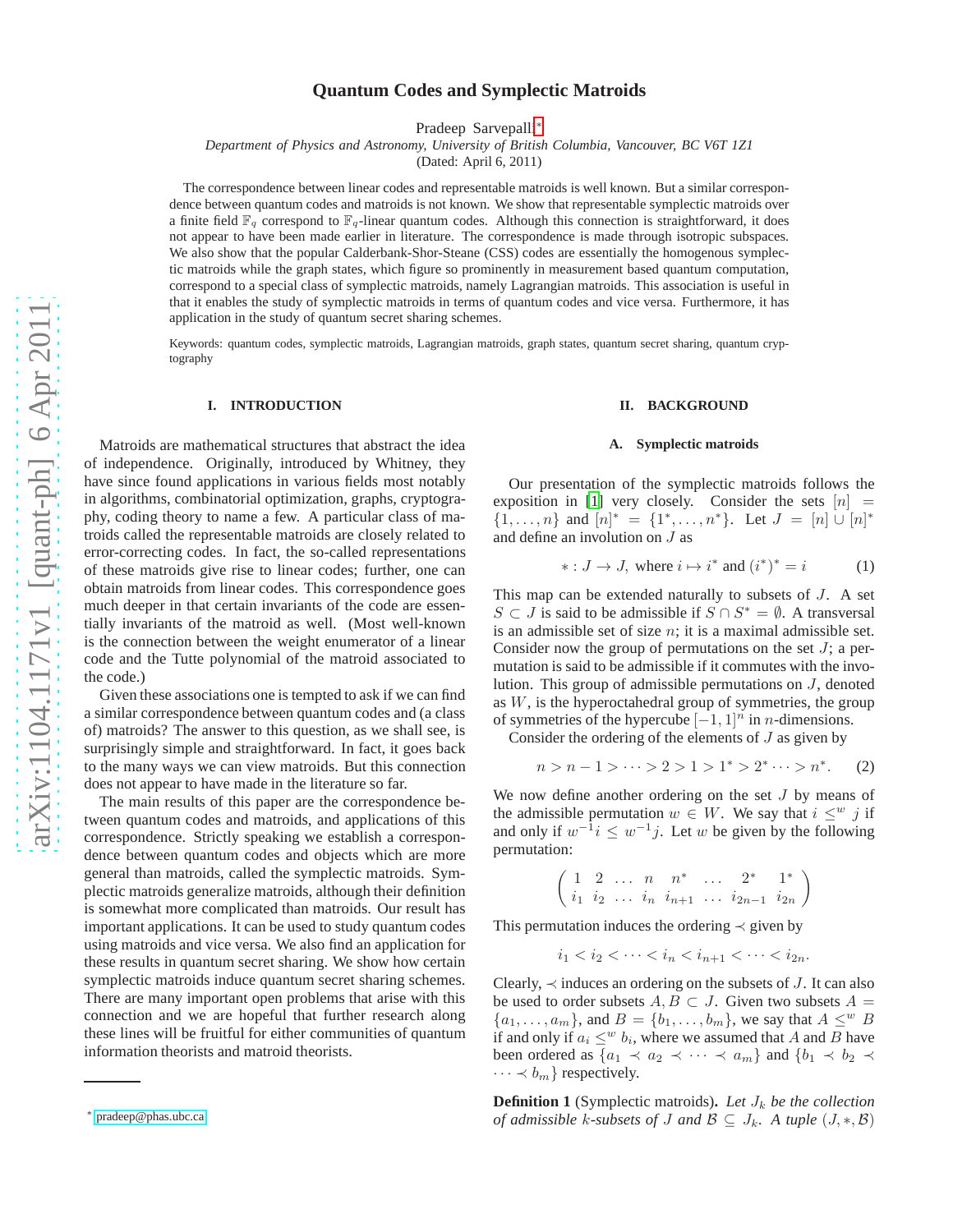*is a symplectic matroid if and only if it satisfies the following condition:*

*For every admissible ordering of the set* J*, there exists a unique maximal set*  $B \in \mathcal{B}$  *such that for all*  $A \in \mathcal{B}$ *, we have*  $A \prec B$ .

The condition mentioned above is often called the **Maximality condition**. The elements of  $\beta$  are called bases while  $\beta$  itself is called collection of the bases of the symplectic matroid. The cardinality of the bases is called is the rank of the matroid. (All the bases have the same size.) If the rank of the symplectic matroid is the maximal value of  $n$ , then it is said to be a Lagrangian matroid.

**Remark 1.** *Suppose we set*  $J = [n]$  *and instead of W, we consider the symmetric group of all permutations, ie. all permutations on* J *are admissible. Then the tuple* (J, B)*, where* B *is a collection of* k*-subsets of* J*, is a matroid if and only if* B *satisfies the Maximality condition. In this case the involution plays no role. It is common in this case to refer to* J *as the ground set.*

# **B. Representable symplectic matroids**

It is often convenient to deal with what are known are as the representations of a matroid. These representations provide us with a concrete object to work with and study the properties of the matroid. An ordinary matroid is said to have a representation if the elements of the ground set can be identified with the columns of a matrix (typically over some field) such that columns indexed by the bases are maximally linearly independent columns of that matrix.

Some symplectic matroids can also be endowed with representations. In this case instead of a standard vector space (with an orthogonal basis), we consider a symplectic vector space. That is a space of dimension  $2n$  and endowed with a symplectic form  $\langle \cdot, \cdot \rangle$ , whose basis  $\{e_1, \ldots, e_n, e_1^*, \ldots, e_n^*\}$ satisfies the following relations:

$$
\langle e_i, e_j \rangle = 0, i \neq j^*
$$
 (3)

$$
\langle e_i, e_i^* \rangle = -\langle e_i^*, e_i \rangle = 1 \tag{4}
$$

**Definition 2.** *A vector space* V *over a field* F *is said to be isotropic if and only if for any*  $u, v \in V$  *we have*  $\langle u, v \rangle = 0$ , *where*  $\langle \cdot, \cdot \rangle$  *is the inner product.* 

Let  $U$  be an isotropic subspace of a symplectic vector space. Suppose we write down a basis of this isotropic space as the rows of a matrix  $M = [A|B] \in \mathbb{F}^{k \times 2n}$ , where k is the dimension of V; then we must have  $AB^t = BA^t$ . Index the columns of M by the set  $J = [n] \cup [n]^*$ . Let  $B \subset J$  such that  $B \cap B^* = \emptyset$  and  $|B| = k$ . Then if the  $k \times k$  minor of M indexed by  $B$  is nonzero, then we say that  $B$  is a basis of  $M$ . Let B denote the collection of bases of M. Then  $(J, *, \mathcal{B})$  is a symplectic matroid over F.

<span id="page-1-0"></span>**Proposition 1** ([\[1\]](#page-6-0)). Let the row space of  $M = [A|B] \in$ F <sup>s</sup>×2<sup>n</sup> *be an isotropic subspace with respect to a symplectic form. Then* M *is the representation of a symplectic matroid.*

A symplectic matroid is said to be homogenous if for every basis  $B \in \mathcal{B}$ , we have  $|B \cap [n]|$  is same. For such a matroid  $|B \cap [n]^*|$  is also independent of B. If such a matroid is representable then its representation is of the form

$$
M = \left[ \begin{array}{cc} X & 0 \\ 0 & Z \end{array} \right],
$$

where  $XZ^{t} = 0$ . For the rest of the discussion in this paper we will assume that the matroid representations are over a finite field  $\mathbb{F}_q$ ; occasionally we specialize to the case of  $\mathbb{F}_2$  for simplicity.

### **III. CONNECTIONS WITH QUANTUM CODES**

We recall some of the notions relevant for quantum codes. We will confine our discussion to additive quantum codes, in particular to stabilizer codes. Interested readers can find more details in [\[2,](#page-6-1) [3](#page-6-2)] for binary quantum codes and [\[4](#page-6-3)[–7](#page-6-4)] for nonbinary versions. Let q be the power of a prime p and  $\mathbb{F}_q$  a finite field. Suppose that  $\mathbb{C}^q$  denotes the q-dimensional complex vector space. Fix a basis for  $\mathbb{C}^q$  as  $B = \{|x\rangle | x \in \mathbb{F}_q\}.$ We define error operators on  $\mathbb{C}^q$  as  $X(a)|x\rangle = |x + a\rangle$  and  $Z(b)|x\rangle = \omega^{\text{tr}_{q/p}(bx)}|x\rangle$ . Error operators on n such q-level quantum systems are operators on  $\mathbb{C}^{q^n}$  and are obtained as tensor products of the operators on  $\mathbb{C}^q$ . These error operators form the generalized Pauli group which is denoted as

$$
\mathcal{P}_n = \{ \omega^c X(a_1) Z(b_1) \otimes \cdots \otimes X(a_n) Z(b_n) \},\qquad(5)
$$

where  $\omega = e^{j2\pi/p}$ .

An  $((n, K, d))_q$  quantum code is a K-dimensional subspace of the  $q^n$ -dimensional complex vector space  $\mathbb{C}^{q^n}$  and able to detect all errors on fewer than  $d$  subsystems. When  $K = q^k$ , it is also denoted as an  $[[n, k, d]]_q$  code. A stabilizer code is the joint eigenspace of an abelian subgroup of  $\mathcal{P}_n$ . The subgroup is called the stabilizer of the code. For a nontrivial quantum code, the stabilizer does not have any scalar multiple of identity other than the identity itself.

By defining a map between the Pauli group and the vector spaces over  $\mathbb{F}_q^{2n}$ , we can establish a correspondence between quantum codes and classical codes. This correspondence with the classical codes has been used extensively in the study of quantum codes [\[2](#page-6-1)[–7](#page-6-4)]. An element  $\omega^{c} X(a_1) Z(b_1) \otimes \cdots \otimes$  $X(a_n)Z(b_n)$  in  $\mathcal{P}_n$  is mapped to  $(a_1, \ldots, a_n | b_1, \ldots, b_n) \in$  $\mathbb{F}_q^{2n}$ . Under this mapping the stabilizer of the quantum code is mapped to a  $\mathbb{F}_p$ -linear subspace of  $\mathbb{F}_q^{2n}$ . If the image of the stabilizer is also an  $\mathbb{F}_q$ -linear subspace then we say that it is an  $\mathbb{F}_q$ -linear quantum code. In this paper we restrict our attention to  $\mathbb{F}_q$ -linear codes only. The image of a set of generators of the stabilizer under this map is often called a stabilizer matrix.

The relevant bilinear form that we endow  $\mathbb{F}_q^{2n}$  with is the symplectic inner product defined as follows. Let  $u, v$  be two vectors in  $\mathbb{F}_q^{2n}$  where  $u = (a|b) = (a_1, \ldots, a_n|b_1, \ldots, b_n)$ and  $v = (c|d) = (c_1, \ldots, c_n|d_1, \ldots, d_n)$ . Then their symplectic inner product is defined as

$$
\langle u|v\rangle_s = (a \cdot d - c \cdot b). \tag{6}
$$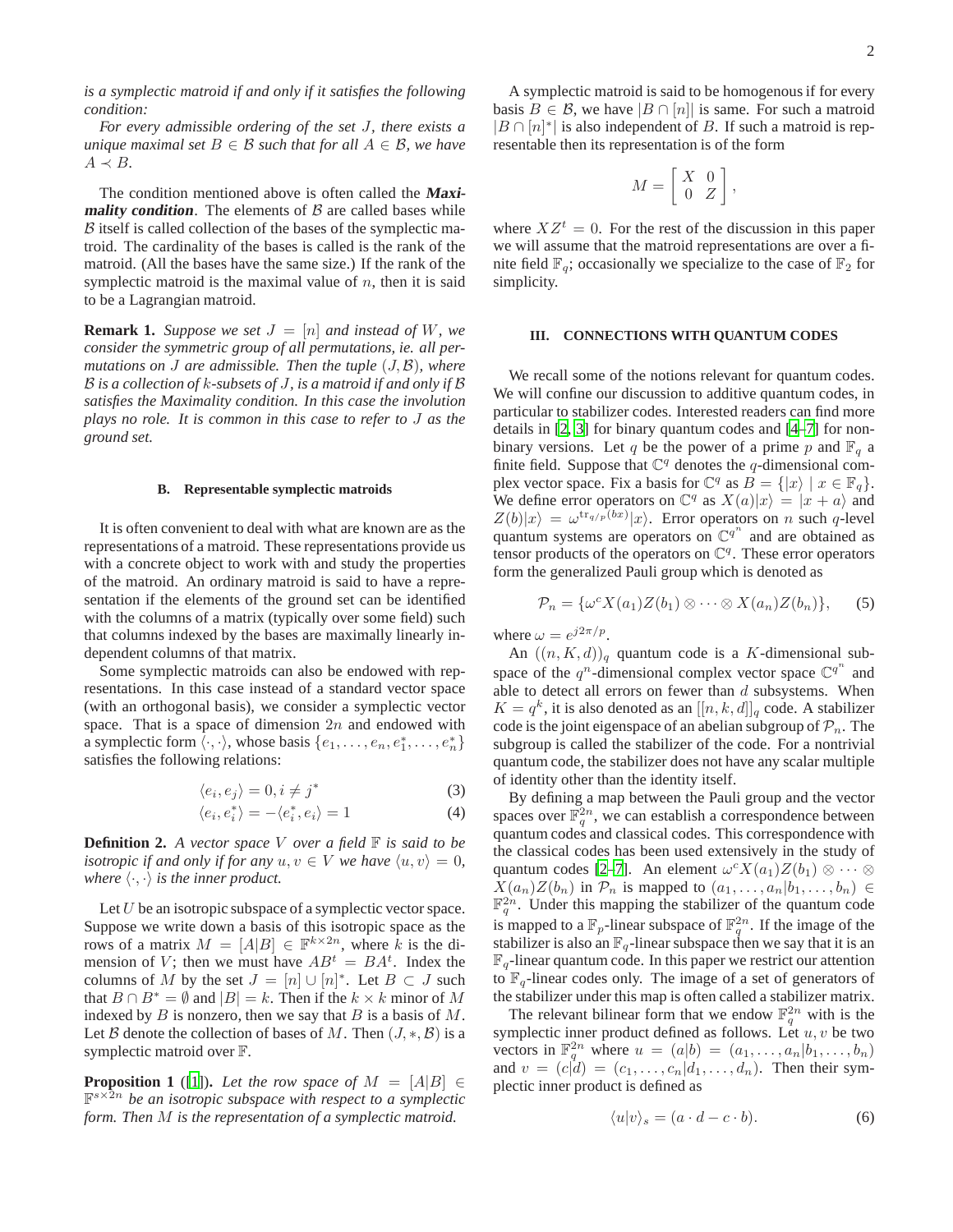It is  $\mathbb{F}_q$ -linear in the sense that  $\langle u|v\rangle_s = 0$  if and only if  $\langle \alpha u | \beta v \rangle_s = 0$  for all  $\alpha, \beta \in \mathbb{F}_q$ . It can be easily checked that this form is asymmetric as  $\langle u|v\rangle_s = -\langle v|u\rangle_s$ . Denoting the standard basis of  $\mathbb{F}_q^{2n}$  as  $\{e_i, \ldots, e_n, e_1^*, \ldots, e_n^*\}$ , we can check that  $\langle e_i | e_j \rangle_s = 0$  for  $i \neq j^*$ , and  $\langle e_i | e_i^* \rangle_s = 1$ .

In this case the stabilizer matrix of an  $\mathbb{F}_q$ -linear  $[[n, k, d]]_q$ quantum code defines an isotropic subspace of  $\mathbb{F}_q^{2n}$  and is an element of  $\mathbb{F}_q^{(n-k)\times 2n}$ . This gives us the following result:

<span id="page-2-0"></span>**Proposition 2** ([\[2](#page-6-1), [3](#page-6-2)]). Let Q be an  $[[n, k, d]]_q$   $\mathbb{F}_q$ -linear *quantum code, then the row space of the stabilizer matrix of the code defines an isotropic subspace of dimension*  $n - k$ *.* 

Putting together with our discussion on the representations of symplectic matroids the following result is immediate.

<span id="page-2-1"></span>**Theorem 1.** Let Q be an  $[[n, k, d]]_q \mathbb{F}_q$ -linear quantum code. *Then Q induces a representable symplectic matroid over*  $\mathbb{F}_q$ *of rank* n − k*. If* Q *is a CSS code it induces a representable homogenous matroid.*

*Proof.* This is an immediate consequence of Proposition [2](#page-2-0) and Proposition [1.](#page-1-0) The stabilizer matrix of a CSS code is precisely the same form as in equation [\(11\)](#page-3-0), (see [\[2\]](#page-6-1)) and consequently, it induces a homogeneous symplectic matroid. □

It turns out the distance of the quantum code is related to the cardinality of the circuit of smallest size but to prove it more precisely we must wait till we have a few more results in hand.

With appropriate permutation of the columns of its representation a representable Lagrangian matroid can be put in the form  $[I \, A]$ , where A is a symmetric matrix. If A is such that its diagonal is all zero then we can identify it with adjacency matrix of a (weighted) graph. Recall that a graph state over  $\mathbb{F}_2$  is defined as the quantum state whose stabilizer is given by

$$
S = \left\langle K_v \mid v \in V(G); K_v = X_v \prod_{u \in N(v)} Z_u \right\rangle \tag{7}
$$

where  $V(G)$  is the vertex set of G and  $N(v)$  is the set of neighbors of  $v$ . If  $G$  is a weighted graph we can define a graph state over  $\mathbb{F}_q$  with stabilizer as follows:

$$
S = \left\langle K_v \mid v \in V(G); K_v = X_v(1) \prod_{u \in N(v)} Z_u(w_{uv}) \right\rangle (8)
$$

where  $w_{uv}$  is the weight of the edge uv. See [\[8](#page-6-5), [9\]](#page-6-6) for more details on nonbinary graph states.

Since a stabilizer state corresponds to an  $[[n, 0, d]]_q$  code, Theorem [1](#page-2-1) implies the following:

# **Corollary 2.** *Every graph state induces a representable Lagrangian matroid.*

We pause to note a few differences with respect to the correspondence between matroids and classical codes. In case of classical codes the independent sets correspond to a subset of errors that are detectable. The codewords correspond to dependent sets. Further, the minimally dependent codewords characterize the matroid completely. (A minimal codeword  $x$ does not contain the support of any other codeword  $y$ , unless  $y$  is the scalar of  $x$ .) The supports of these minimal codewords are called circuits of the associated matroid. The concept of circuits can be generalized for symplectic matroids but circuits are most useful in the characterization of special cases of symplectic matroids such as Lagrangian matroids.

Classical (linear) codes have well-defined dual codes, on the other hand, there is no equivalent notion of a dual quantum code for a quantum code be it linear or additive. And not surprisingly, we find that a similar notion of duality is lacking for symplectic matroids. There has been a suggestion by Borovik [\[10](#page-6-7)] to use the involution defined in equation [\(1\)](#page-0-1) for defining duals, however this suggestion seems to be most fruitful for the Lagrangian matroids and not for the general symplectic matroids.

**Remark 2** (Quantum codes and ordinary matroids)**.** *Suppose that an*  $[[n, k, d]]_q$  quantum code is  $\mathbb{F}_{q^2}$ -linear, then we can *also associate an ordinary matroid to that code in addition to a symplectic matroid. In this case the stabilizer matrix can be represented by a*  $(n - k)/2 \times n$  *matrix over*  $\mathbb{F}_{q^2}$ *. In this particular instance, we can associate the vector matroid of*  $t$ his matrix to the quantum code. Thus  $\mathbb{F}_{q^2}$ -linear codes afford *multiple associations to matroids.*

# **A. New quantum codes from graphical symplectic matroids**

Quantum codes from graphs have been studied extensively in the context of fault tolerance. We now propose a new class of quantum codes induced by graphs by way of symplectic matroids. These are derived from the graphical symplectic matroids proposed by Chow [\[10](#page-6-7)].

The graphical symplectic matroids are defined as follows. Let  $G$  be a graph of  $n$  edges. Label the edges of the graph by a transversal  $T \subset [n] \cup [n]^*$ . (Recall that a transversal in an admissible set of size  $n$ .) A cycle in  $G$  is called balanced if there are an even number of edges labeled with elements from [n]<sup>\*</sup>, otherwise it is said to be unbalanced. An admissible set  $S \subset [n] \cup [n]^*$  is an independent set if it is either a forest or every connected component is a tree plus an edge such that the cycle has an odd number of edges in  $[n]^*$ . It is the import of [\[10,](#page-6-7) Theorem 2], that the maximal independent sets form the bases of a symplectic matroid.

Assuming a connected graph, we can state some properties of these symplectic matroids. If the graph is a tree, then the rank of the symplectic matroid is  $|V| - 1$ . If the graph is not a tree, then the rank is  $|V|$ . If these matroids are representable then we have a quantum code from Theorem [1.](#page-2-1) However, all graphic symplectic matroids are not representable [\[10\]](#page-6-7). Supposing that it is representable then the code has parameters  $[[|E(G)|, |E(G)| - |V(G)|, d]]_q$ , where  $d \geq$  the smallest cycle in the graph.

As an example, the complete graph on three vertices is identical to the graph state on that graph. For dense graphs the associated codes are not likely to have good distance. On the other hand, sparse graphs might lead to good quantum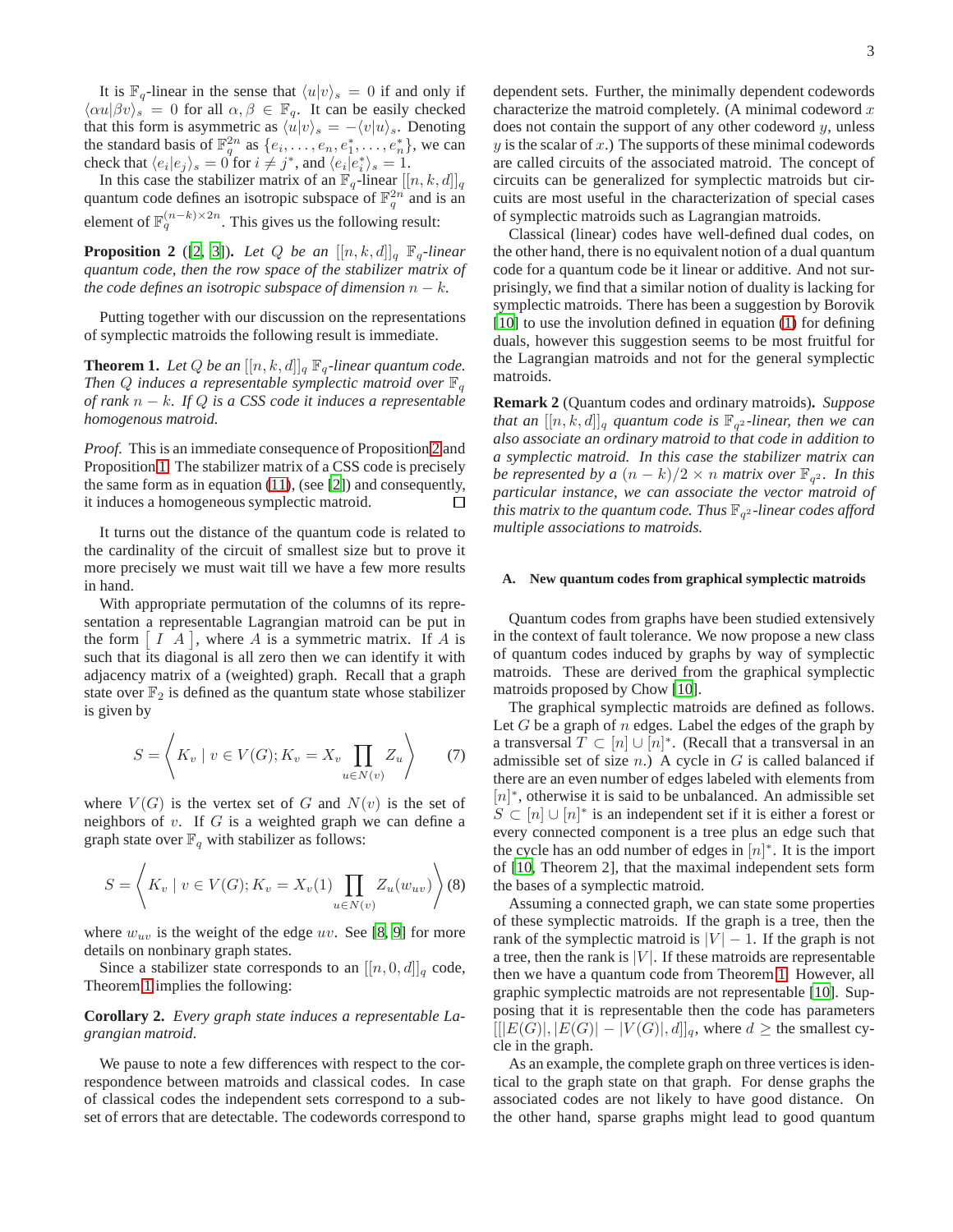codes. The main reason for proposing these codes is to illustrate the possibility that matroids can provide new perspectives on quantum codes.

#### **B. New symplectic matroids via quantum codes**

Unlike matroids, symplectic matroids are a little more restricted in obtaining new symplectic matroids from existing ones. There are a however, few constructions known for constructing symplectic matroids: contraction, truncation, Higgs lift and direct sum [\[1](#page-6-0)]. For the representable symplectic matroids which correspond to  $\mathbb{F}_q$ -linear quantum codes one can relate these constructions to familiar coding theoretic operations.

Consider a symplectic matroid of rank k whose collection of bases are given by B. Contraction (along)  $a \in J$  is defined by the following operation:

$$
\mathcal{B}' = \{ B \mid (B \cup \{a\}) \in \mathcal{B} \},\tag{9}
$$

where  $B'$  is the collection of bases of the resulting symplectic matroid. This translates to obtaining an  $[[n-1,k]]_q$  from an  $[[n, k]]_q$  code. Truncation modifies  $\beta$  as

$$
\mathcal{B}' = \{ A \in J_{k-1} \mid A \subset B \in \mathcal{B} \}. \tag{10}
$$

In coding theoretic terms this is equivalent to obtaining an  $[[n, n-k+1]]_q$  quantum code from an  $[[n, n-k]]_q$  quantum code.

On the other hand deletion corresponds to puncturing on the underlying code and as this does not always preserve a selforthogonality of the code, this construction does not generalize. An interesting method for constructing new symplectic matroids is the so-called Higgs lift [\[1](#page-6-0)]. This corresponds to obtaining an  $[[n, k-1]]_q$  code from an  $[[n, k]]_q$  code.

Two symplectic matroids can be combined to give rise to a third matroid in many ways. The simplest method is the direct sum method. Concatenation is a popular method to construct new codes and if done appropriately it gives rise to another self-orthogonal code. There are many flavors of concatenating quantum codes [\[4](#page-6-3), [11](#page-6-8)]. These constructions can be translated to equivalent constructions of symplectic matroids.

### **C. Transformations of symplectic matroids**

One of the most studied equivalence of quantum codes is local equivalence, especially local Clifford equivalence. It is natural to ask if this corresponds to any equivalence on the associated symplectic matroids. The (representable) symplectic matroids are not going to be preserved under local Clifford operations in general. This can be checked with the complete graph on 3 vertices and the graph obtained by local complementation at any of the vertices. The symplectic matroid associated with the line graph on 3 vertices has the representation

$$
\left[\begin{array}{rrr} 1 & 0 & 0 & 0 & 1 & 1 \\ 0 & 1 & 0 & 1 & 0 & 0 \\ 0 & 0 & 1 & 1 & 0 & 0 \end{array}\right]
$$

with the associated bases being  $\{\{1, 2, 3\}, \{1^*, 2^*, 3\}, \{1^*, 2, 3\}$ On the other hand, the symplectic matroid of graph state on the complete graph on three vertices which is local Clifford equivalent to it has the representation

$$
\left[\begin{array}{rrr|r} 1 & 0 & 0 & 0 & 1 & 1 \\ 0 & 1 & 0 & 1 & 0 & 1 \\ 0 & 0 & 1 & 1 & 1 & 0 \end{array}\right]
$$

This symplectic matroid has its collection of bases  $\{\{1, 2, 3\}, \{1^*, 2^*, 3\}, \{1^*, 2, 3^*\}, \{1, 2^*, 3^*\}\}.$  This prompts the question is there an operation by which we can express this transformation of the symplectic matroid in terms of an operation on its bases?

One of the methods to obtain an equivalent symplectic matroid is via the torus action defined as follows. Let  $[A|B]$ be the representation of a symplectic matroid. Then for any invertible  $n \times n$  diagonal matrix  $T$ , the representation  $[AT^{-1}|BT]$  is also a representation of the symplectic matroid. The torus action gives rise to an equivalent quantum code with the same parameters. Furthermore, the weight distribution of the code is unchanged under the torus action.

## **D. Representable homogeneous symplectic matroids**

Given a symplectic matroid define a circuit to be a minimally dependent admissible subset of J. Then we have the following characterization for the homogenous symplectic matroids. These results will be needed later in the section on quantum secret sharing.

<span id="page-3-1"></span>**Lemma 3.** *Every circuit of a representable homogeneous symplectic matroid consists of either elements in*  $[n]$  *or*  $[n]^*$ .

*Proof.* Suppose that there is a minimally dependent admissible set  $C \subset J$  such that  $C \cap [n] \neq \emptyset$  and  $C \cap [n]^* \neq \emptyset$ . Without loss of generality assume that  $C = \{1, \ldots, m, (m + \alpha)\}$ 1)<sup>\*</sup>, . . . , p<sup>\*</sup> }. Assume that the representation of the symplectic matroid is given by

<span id="page-3-0"></span>
$$
M = \left[ \begin{array}{c} X \\ 0 \end{array} \right] \begin{array}{c} 0 \\ Z \end{array} \right]. \tag{11}
$$

As C is a circuit, there exists a linear combination of the columns  $\{1, \ldots, m\}$  and the columns  $\{(m+1)^*, \ldots, p^*\}.$ However given the fact that the representation of the matroid is of the form equation [\(11\)](#page-3-0), the columns  $\{1, \ldots, m\}$  and  $\{(m+1)^*, \ldots, p^*\}$  are linearly dependent as well. But this implies that  $C$  is not a minimally dependent set. Therefore every circuit of the homogenous symplectic matroid is either a subset of  $[n]$  or  $[n]^*$  but not both. □

**Theorem 4.** *Representable homogenous symplectic matroids, satisfy the Circuit elimination property: If*  $C_1$ ,  $C_2 \in \mathcal{C}$ *, such that*  $e \in C_1 \cap C_2$  *and*  $C_1 \cup C_2$  *is admissible, then there exists a circuit*  $C \in \mathcal{C}$  *such that*  $C \subseteq (C_1 \cup C_2) \setminus \{e\}.$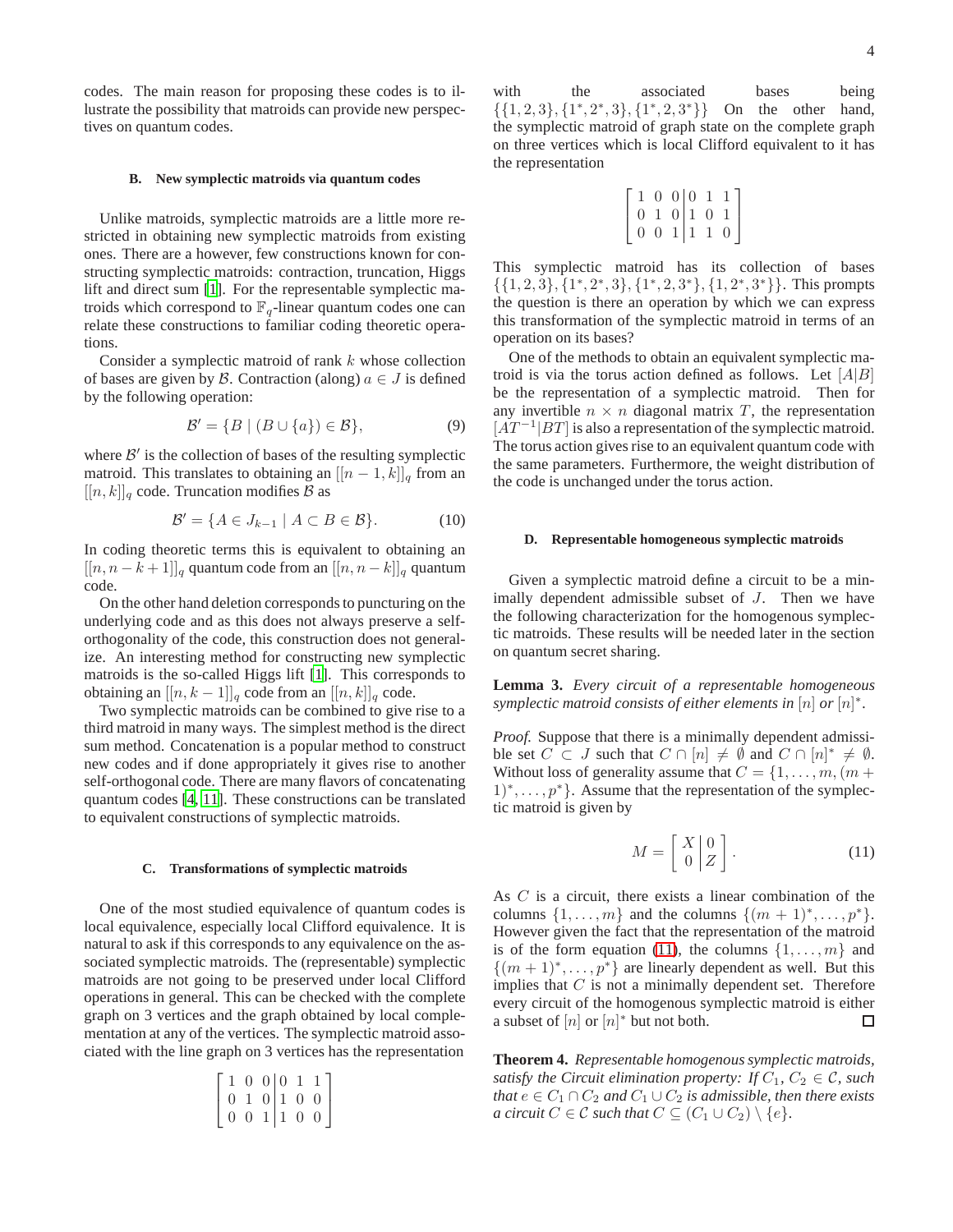*Proof.* Let  $C_1$  and  $C_2$  be two circuits of M. By Lemma [3,](#page-3-1) every such circuit consists of elements in  $[n]$  or  $[n]^*$ . Suppose that  $C_1 \cap C_2 \neq \emptyset$ . Then this is possible if and only if both  $C_1, C_2 \subset [n]$  or  $C_1, C_2 \subset [n]^*$ . Without loss of generality assume that  $C_1, C_2 \subset [n]$ . Let  $e \in C_1 \cap C_2$ . Then e can be expressed a linear combination of columns in  $C_1 \setminus \{e\}$  as well as  $C_2 \setminus \{e\}$ . It is then immediate that  $C_1 \cup_2 \setminus \{e\}$  is a dependent set and must contain a minimal dependent set equivalently a circuit in  $[n]$ , which is clearly an admissible set. Thus representable homogenous symplectic matroids satisfy the circuit elimination property. □

Before we move to some applications of these results, we raise the question we address the issue of invariants for the symplectic matroids.

## **E. Invariants for symplectic matroids**

An important invariant associated with matroids is the rank polynomial. As a weight enumerator captures many of the invariants of the code (such as distance), the rank polynomial encodes information about many invariants of the matroids. The rank polynomial has been related to other polynomials of interest such as Tutte polynomial of a graph, the Kauffman polynomial of a knot, the partition function and has been studied extensively in view of its relevance to complexity theory. But from a coding theoretic point of view the weight enumerator and the rank polynomial are closely related. All this brings up the question if there are similar polynomials for the symplectic matroids which are of interest to quantum codes. A general answer to this question eludes us, but when we focus our attention to the Lagrangian matroids, we can partially answer this question.

In [\[12\]](#page-6-9), Bouchet studied graph polynomials for isotropic systems that are related to the Tutte polynomial of an associated graph. Isotropic systems are essentially Lagrangian matroids. Consequently the following Tutte-Martin polynomials as defined by Bouchet are only defined for Lagrangian matroids.

**Definition 3** (Restricted Tutte-Martin polynomial)**.** *Let* L *be a Lagrangian matroid. Define the restricted Tutte-Martin polynomial as*

$$
m(L; x) = \sum_{S \in J_n} (x - 1)^{n - \text{rk}(S)}.
$$
 (12)

*where*  $n = \text{rk}(L)$ *.* 

We could attempt to define a similar polynomial for symplectic matroids that are not Lagrangian. For a symplectic matroid, L we define the restricted Tutte-Martin polynomial as

$$
m(L; x) = \sum_{S \in J_k} (x - 1)^{k - \text{rk}(S)}.
$$
 (13)

where  $k = \text{rk}(L)$ .

Suppose M is a representable Lagrangian matroid, with representation  $[I|A]$ , for some symmetric matrix, A. Then its restricted Tutte-Martin polynomial is the same as the interlace polynomial of a graph  $G$  with adjacency matrix  $A$ . Note that the interlace polynomial  $q_N(x)$  is defined as [\[13\]](#page-6-10)

$$
q_N(G; x) = \sum_{S \subseteq V(G)} (x - 1)^{\text{corank}(G(S))},
$$
 (14)

where  $G(S)$  is the subgraph of G induced by S. Bouchet who originally defined the restricted Tutte-Martin polynomial gave it in a slightly different form.

Recent work [\[14\]](#page-6-11) has made the connection between interlace polynomial and orbits of quantum states and codes under edge local complementation. Perhaps the most famous polynomial associated to matroids is the rank polynomial or the Tutte polynomial. It does not seem possible to define a Tutte polynomial for a symplectic matroid in general and might require an expansion of the definition of symplectic matroid.

# **IV. APPLICATION FOR QUANTUM SECRET SHARING**

In [\[15\]](#page-6-12), connections between matroids and quantum secret sharing schemes were investigated. It was shown that identically self-dual matroids induce quantum secret sharing schemes thereby this establishing a connection between matroids and quantum secret sharing schemes. However, it was somewhat limited in that only quantum secret sharing schemes that are realized using a CSS code were within that correspondence. In present section we intend to make this matroidal correspondence stronger by including a larger class of schemes some of which can be realized by non-CSS codes.

Given a Lagrangian matroid  $L$  whose collection of bases is  $B$ , we can define the dual matroid as follows. The collection of bases of the dual matroid are given by  $B^* = \{B^* \mid B \in \mathcal{B}\}.$ Similarly, the collection of circuits of the dual matroid are given by  $C^* = \{C^* | C \in C\}$ . Elements of  $C^*$  are also called cocircuits of L.

Let  $L$  be a self-dual Lagrangian matroid, then we define an access structure from the circuits of  $\mathcal L$  as follows. Define the map  $\varphi : [n] \cup [n]^* \to [n]$  where

$$
\varphi(i) = \begin{cases} i & \text{if } i \in [n] \\ i^* & \text{if } i \in [n]^* \end{cases}
$$
 (15)

We obtain an access structure by considering  $i \in [n]$  as the dealer. The induced minimal access structure is given as

<span id="page-4-0"></span>
$$
\Gamma_{i,\min} = \{ \varphi(A) \mid A \cup \{i\} \text{ or } A \cup \{i^*\} \in \mathcal{C} \}, \quad (16)
$$

where  $\mathcal C$  is the collection of circuits of  $\mathcal L$ . We say a Lagrangian matroid is secret sharing if the access structure induced by it for any  $i \in [n]$  is a quantum access structure. (Such an access structure is monotonic and satisfies the no-cloning theorem. In terms of minimal access structures, it means that any two authorized sets are not disjoint.)

It is possible that a Lagrangian matroid can induce a quantum access structure for some  $i \in [n]$  but not all i. For simplicity we consider the case when it induces on all  $i \in [n]$ .

We do not yet have a condition for which Lagrangian matroids induce quantum access structures and which do not.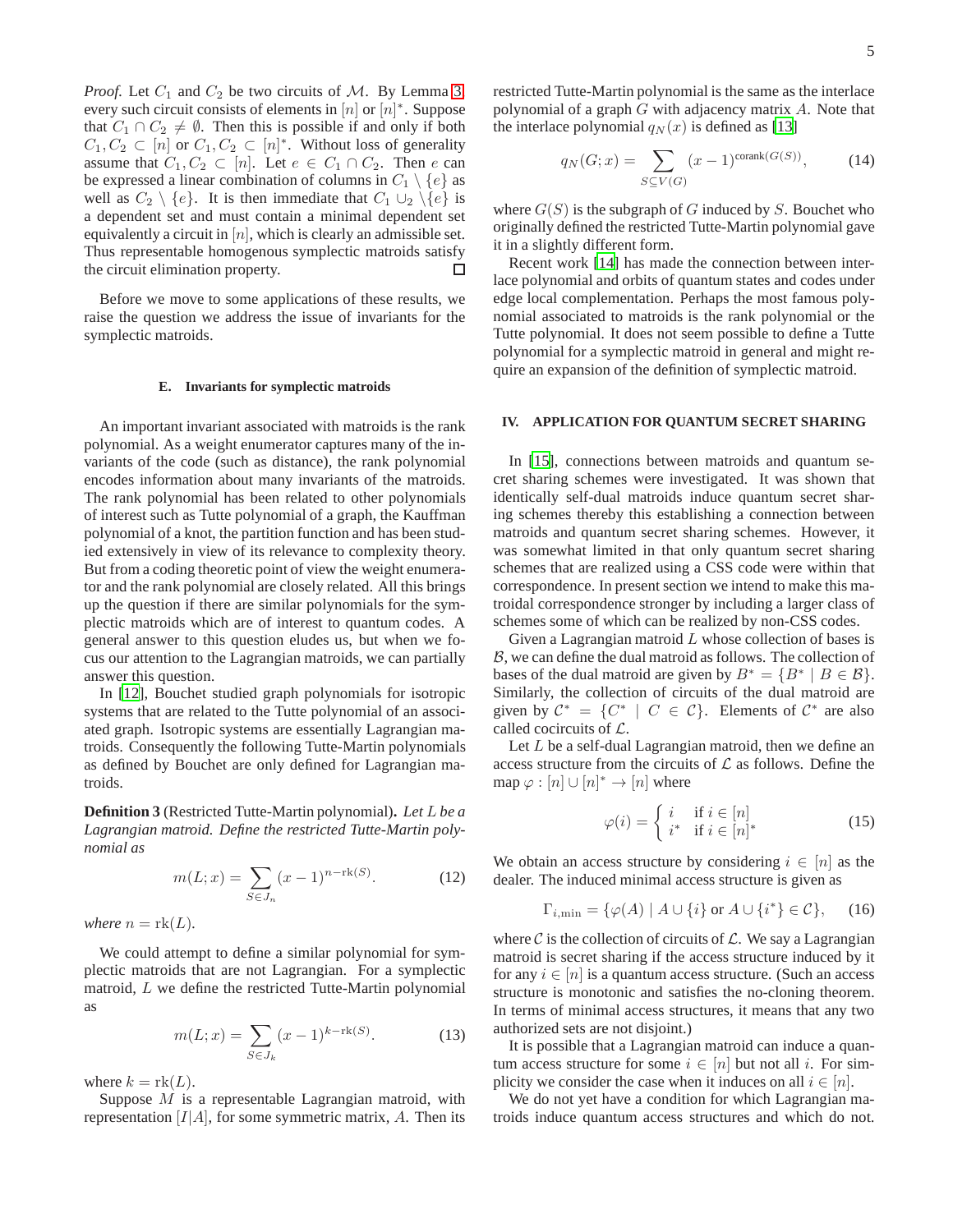We provide partial answers in both directions. First we give a necessary condition for a Lagrangian matroid to induce a quantum secret sharing scheme. Then we give a sufficient condition for a Lagrangian matroid to induce a secret sharing scheme.

**Theorem 5.** *Suppose that* G *is a graph wihtout loops or multiedges and whose adjacency matrix is given by* A*. Let* L *be a Lagrangian matroid induced by* G *such that* L *is represented*  $by$   $\lceil$   $I \, A$   $\rceil$ . If  $G$  has no cycles of length  $\leq 4$  and no vertices *of degree 1, then the access structure induced by* L *is not a valid quantum access structure.*

*Proof.* A Lagrangian matroid of this type corresponds to a graph state whose stabilizer is given by

$$
S = \langle K_v \mid v \in V(G) \rangle, \text{ where } K_v = X_v \prod_{i \in N(v)} Z_i
$$

and  $V(G)$  is the vertex set of G and  $N(v)$  is the set of neighbors of v. The associated Lagrangian matroid has the representation  $[I \ A]$ . Consider access structure induced by the vertex v.

$$
\Gamma_{v,\min} = \{ \varphi(A) \mid A \cup \{v\} \text{ or } A \cup \{v^*\} \in \mathcal{C} \}.
$$

Of interest are two elements in  $\mathcal C$  that are induced by the generators  $K_u$ , where  $u, w \in N(v)$ . By assumption  $|N(v)| > 1$ . Therefore there are at least two generators  $u, w \in N(v)$ . The supports of generators correspond to circuits and are of the { $u$ }∪ $N(u)$ <sup>\*</sup> and { $w$ }∪ $N(w)$ <sup>\*</sup> respectively. Consequently the sets induced by these circuits are of the form  $\text{supp}(K_u) \setminus \{v\}$ and supp $(K_w) \setminus v$ . We claim that these two sets are disjoint. Suppose that they are not, then there exists a vertex  $x \neq v$ such that  $x \in \text{supp}(K_u) \cap \text{supp}(K_w)$ . This implies that G has a 4-cycle contrary to assumptions. Therefore these two circuits induce disjoint authorized sets and the induced access structure cannot be a quantum access structure. П

**Lemma 6.** *Let* L *be a self-dual Lagrangian matroid whose collection of circuits is given by* C*. Then the collection of cocircuits of* L *is given by*  $C^* = \{C^* | C \in C\} = C$ *.* 

*Proof.* Let B be the collection of bases of the matroid. Then collection of bases of the dual matroid is given by  $\mathcal{B}^* = \{B^*\mid$  $B \in \mathcal{B}$ . Let  $C \in \mathcal{C}$  be a circuit of the matroid. Since  $B^*$  is also an element of B, C is not a subset of  $B^*$  for any  $B \in \mathcal{B}$ . Therefore,  $C^*$  is in C as well, and  $C = C^* = \{C^* | C \in$  $C$ }, which is precisely the collection of circuits of the dual matroid.  $\Box$ 

<span id="page-5-0"></span>**Theorem 7.** *Let* L *be a self-dual Lagrangian matroid. Then the access structure*  $\Gamma_{i,\text{min}}$  *as defined in equation* [\(16\)](#page-4-0) *is a valid quantum access structure.*

*Proof.* Let A' and B' be two authorized sets in  $\Gamma_{i,\text{min}}$ . Then there exist two circuits  $A \cup \{a\}$  and  $B \cup \{b\}$  such that  $A' =$  $\varphi(A)$  and  $B' = \varphi(B)$ , where  $a, b \in \{i, i^*\}$ . Suppose that  $a \neq b$ . We observe that  $B^* \cup \{b^*\}$  must be a cocircuit of  $\mathcal{L}$ . Since *L* is self-dual it follows that  $B^* \cup \{b^*\}$  is a circuit of *L*. Since  $\varphi(B) = \varphi(B^*)$ , we can instead consider  $B^*$ . Without loss of generality we can assume that  $a = b = i$ .

The self-duality of  $\mathcal L$  implies that  $B \cup \{i\}$  is a cocircuit of  $\mathcal{L}$ . By [\[1,](#page-6-0) Theorem 4.2.5] it follows that

$$
|(A \cup \{i\}) \cap (B \cup \{i\})| \neq 1.
$$

But this implies that  $|A \cap B| \ge 1$  for any pair of minimal authorized sets. This is the necessary and sufficient condition for an access structure to be a minimal quantum access structure. □

**Corollary 8.** *A self-dual Lagrangian matroid induces a quantum secret sharing scheme.*

However, self-dual Lagrangian matroids are not the only matroids which induce valid quantum access structures. Consider the Lagrangian matroid whose representation is given by the following matrix.

|  |  |  |  |  |                                                 | [0 0 0 0 0 0   1 1 1 1 1 1 ] |
|--|--|--|--|--|-------------------------------------------------|------------------------------|
|  |  |  |  |  | 1 1 1 1 1 1 0 0 0 0 0 0                         |                              |
|  |  |  |  |  | 0 1 0 0 1 0 0 0 1 1 0 0                         |                              |
|  |  |  |  |  | $0 \t0 \t1 \t0 \t0 \t1 \t0 \t0 \t0 \t1 \t1 \t0$ |                              |
|  |  |  |  |  | 0 1 0 1 0 0 0 0 0 0 1 1                         |                              |
|  |  |  |  |  | [0 0 1 0 1 0 0 1 0 0 0 1]                       |                              |

The circuits of this matroid are given by

$$
\mathcal{C} = \left\{ \begin{array}{l}\{1,3^*,4,5^*\},\{1,4^*,5,6^*\},\{1,2^*,5^*,6\},\\\{1,2,3^*,6^*\},\{1,2^*,3,4^*\},\{1^*,2^*,4,5\},\\\{1^*,3^*,5,6\},\{1^*,2,4^*,6\},\{1^*,2,3,5^*\},\\\{1^*,3,4,6^*\},\{2,3^*,4^*,5\},\{3,4^*,5^*,6\},\\\{2,4,5^*,6^*\},\{2^*,3,5,6^*\},\{2^*,3^*,4,6\}\end{array}\right\}
$$

The access structure induced by the treating the first coordinate as the dealer is given by

$$
\Gamma_{1,\min} = \left\{ \begin{array}{c} \{2,3,4\}, \{2,3,5\}, \{2,3,6\}, \{2,4,5\}, \\ \{2,4,6\}, \{2,5,6\}, \{3,4,5\}, \{3,4,6\}, \\ \{3,5,6\}, \{4,5,6\} \end{array} \right\}
$$

This is precisely the access structure of the  $((3, 5))$  threshold scheme and it can be realized using the  $[[5, 1, 3]]$  code. As this matroid is not self-dual, it shows that class of matroidal quantum secret sharing schemes is strictly larger than the class induced by the class of self-dual Lagrangian matroids.

The dual of a matroid  $M = (J, \mathcal{B})$  is given by  $M^* =$  $(J, \mathcal{B}^*)$ , where  $\mathcal{B}^* = \{J \setminus B \mid B \in \mathcal{B}\}\$ . A matroid is said to be identically self-dual if  $M = M^*$ . In [\[15\]](#page-6-12), it was shown how to construct quantum secret sharing schemes from indentically self-dual matroids. This construction is a special case of Theorem [7.](#page-5-0)

**Lemma 9.** *Let* M *be an identically self-dual matroid. Then there exists a self-dual Lagrangian matroid* L *whose collection of bases is given by*  $\mathcal{B}(L) = \{B \cup ([n] \setminus B)^* \mid B \in$ B(M)}*. Further* L *induces the same quantum access structure as* M*.*

*Proof.* To see this consider a identically self-dual matroid M whose collection of bases is given by  $B_1$ . The collection of the bases for the dual matroid are given by  $\mathcal{B}_1^{\perp} = \mathcal{B}_1$  because  $M$  is identically self-dual. By definition  $\mathcal{B}_1^{\perp} = \{ [n] \setminus B \mid B \in \mathcal{B}_1 \}.$ Therefore, for every basis  $B$ ,  $[n] \ B$  is also in B. Now consider